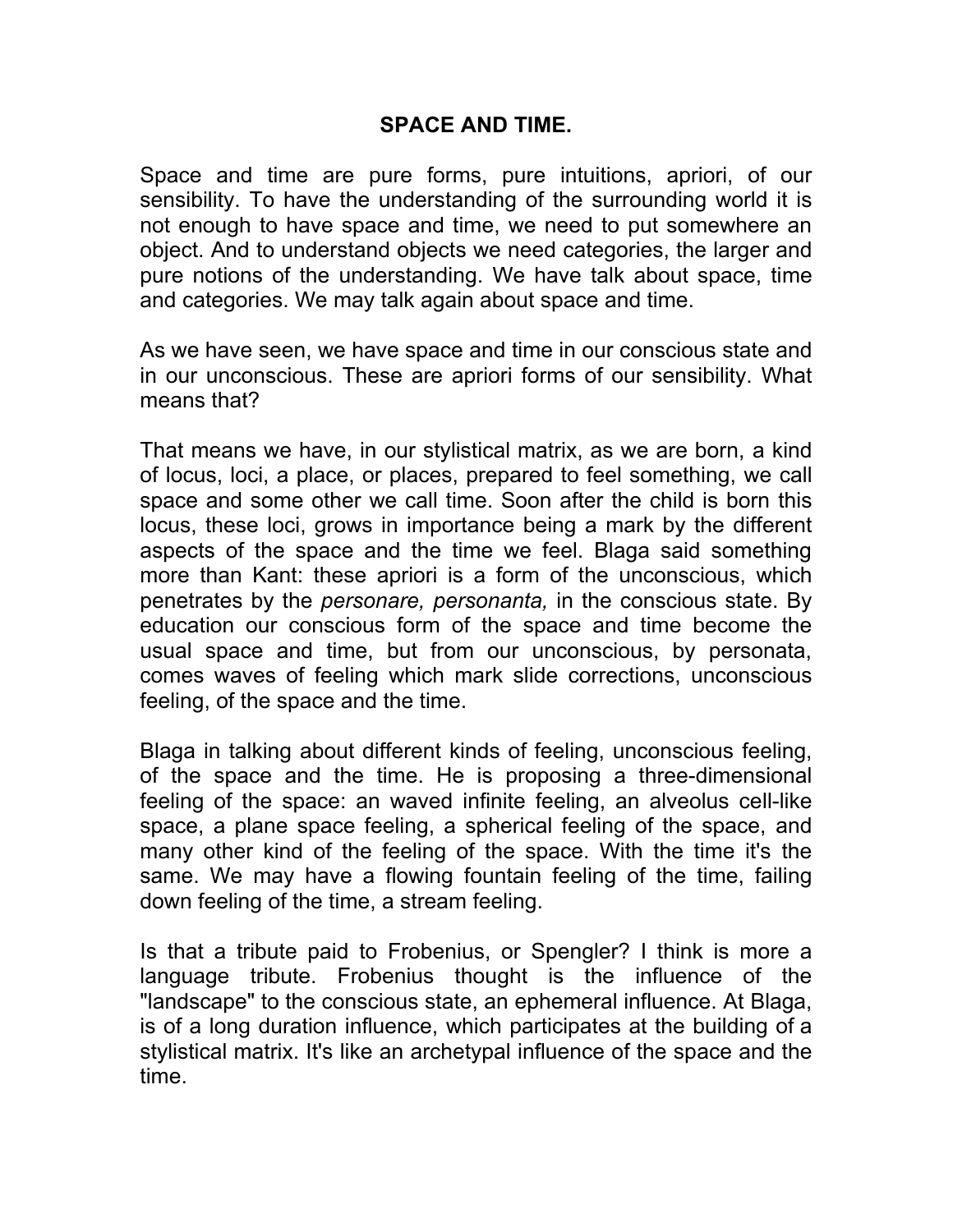As I said before Blaga told us we have three main kind to feeling the time. The *flowing fountain, the waterfall* and *the stream* feeling of time. In the feeling of the flowing fountain time our unconscious horizon is open to live in the future, the future is more valuable than the present and the past. We live in the future times will come. In the waterfall feeling time we live in the past, the glorious past, and the golden age. The stream time is the feeling we live in the present, we participate at the lapse of the time but our interest is only in the present we live. There may be combination of such feelings, two or even all three; we may have composed feelings of the time, as the cyclical time or the spiral time.

Always the time has a lapse, a direction of running. That feeling is not present always in our consciousness, but there is always an unconscious feeling.

The lapse of the time.. Maybe we can escape a short by the artistic field. Music, pictures, theatre, shows us that we may manage the time in our interest.

Is there possible another running of the time? Different from the past to the future? If the time stops and the life lasted. We have a story, a story for children; we call *Youth without oldness and life without death.* It is the story of a young handsome male riding a horse likes Pegasus, it has wings, it eats embers, and it speaks like an human. It is a carrier and a friend.

The handsome boy goes in a visit far long to find the land of the *youth without oldness and life without death*. There are three beautiful daughters. The young man fall in love with the little one and they live long. At a moment he longing for his home because he entered in a interdict part of the forest, he remember his parents, his home. He goes back. His wife and his horse implored him don't go. He goes. He can't recognise the way back, exactly like in *Faust II* by Goethe. New town raises, new people, the old forest disappeared. At the end he succeeded to reach his home. All is ruined. He opens an old chest and the death lady rise up. He dies. The death lady said as an end: "*If you lasted I shall die too…".* We don't know if the real life is not more valuable than the *life without death?*